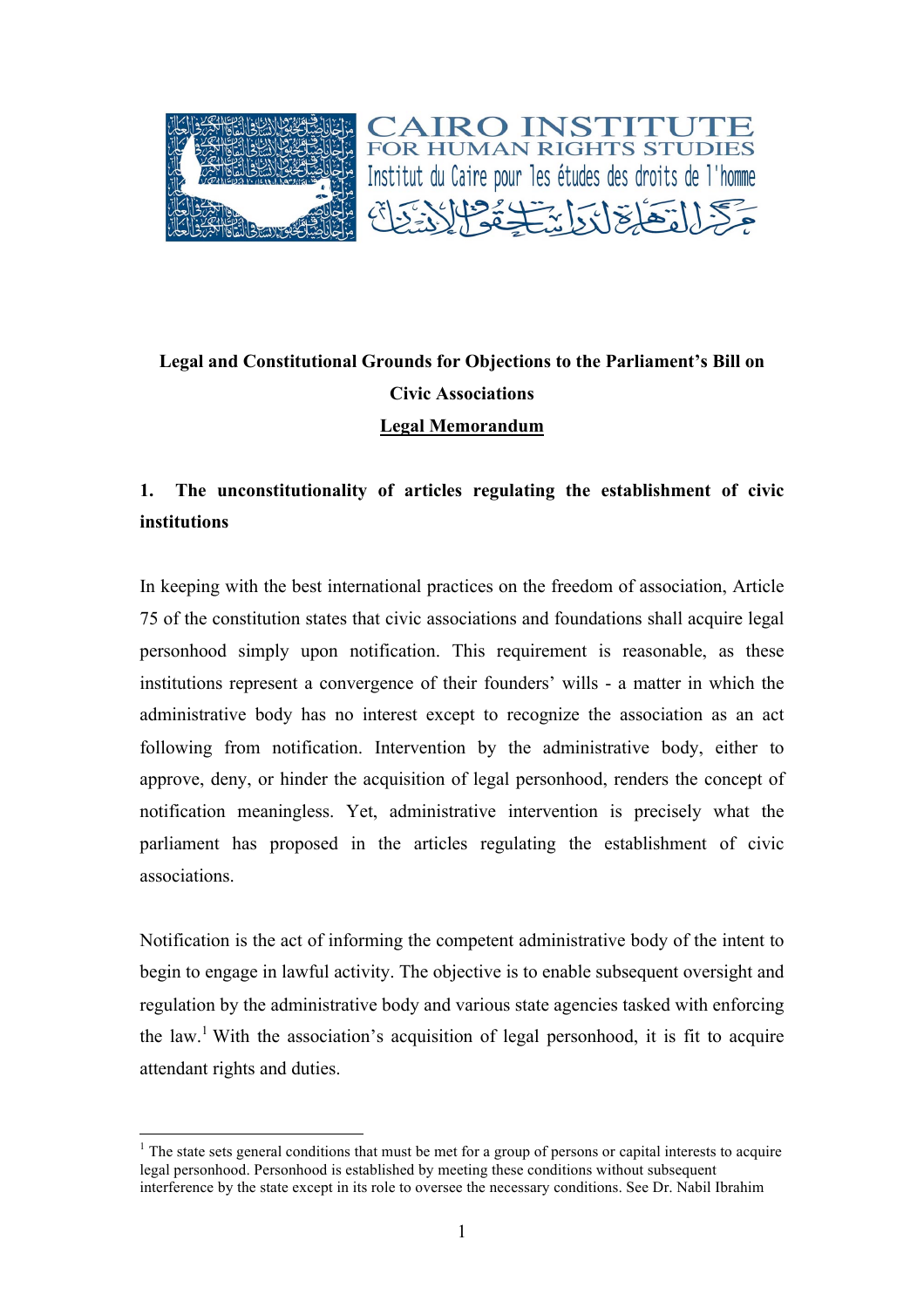Given the above, and disregarding the use of the term 'notification' in the bill, Article 9/2 states, "If it becomes apparent to the administrative body within 60 days of notification that the purposes of the association include an activity prohibited or criminalized under the Penal Code or another law, or that the notification information and documentation are incomplete, it shall suspend certification with a decree stating cause, of which a representative of the founders shall be notified…" As is clear, this article creates a licensing system, deviating from the meaning of *notification* as set forth in the constitution.

Article 10/3 states, "The administrative body shall issue a letter to a bank subject to the oversight of the Egyptian Central Bank to open a bank account for the association under the name in which it was certified. The association or other entities subject to the provisions of the law may not open a bank account except by issuance of this letter." The acquisition of legal personhood by civic institutions is thus not only dependent on a 60-day waiting period from the date of notification and the nonobjection of the administrative body to its activity; associations do not acquire personhood until the administrative body issues a letter to a bank allowing them to open an account. This subverts the rules for acquisition of legal personhood by moral persons, by which they acquire rights and assume obligations.

Article 13/2 of the bill similarly contravenes the constitution. The article states, "Associations and other entities subject to the provisions of this law, which operate and engage in activities in border regions and which shall be defined by prime ministerial decree, must obtain a license to operate from the administrative body, after soliciting the opinion of the competent governor, prior to beginning operation."

Excluding associations operating in border regions from establishment by notification is a flagrant departure from Article 75 of the constitution, which makes no distinctions between associations on the basis of geographic location. It also blatantly violates Articles 4 and 53 of the constitution. Article 4 states, "Sovereignty belongs to the people alone, who shall exercise and protect it. It is the source of powers and shall

 $\overline{a}$ 

Saad, al-Madkhal ila-l-qanun: nazariyat al-haqq, Manshurat al-Halabi al-Huquqiya, Beirut, 2010, p. 201.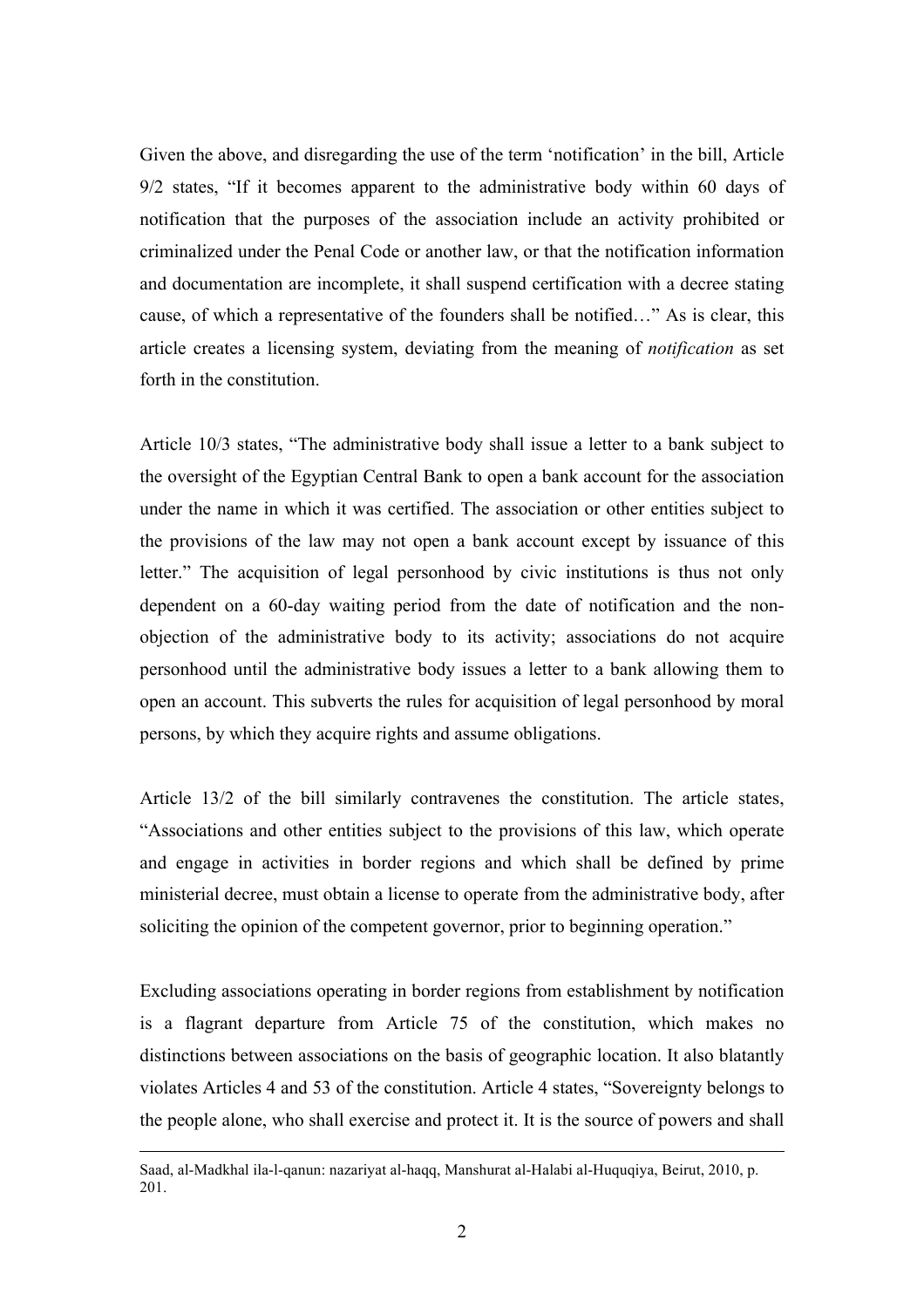safeguard its national unity, based on the principles of equality, justice, and equal opportunity among all citizens, as set forth in the constitution." Article 53 states, "Citizens are equal before the law, and they are equal in rights, liberties, and general duties, without discrimination on the basis of religion, belief, sex, origin, race, color, language, disability, social class, political or geographic affiliation, or any other grounds. Discrimination and incitement to hatred is a crime punishable by law."

The Supreme Constitutional Court (SCC) has ruled, "Though the forms of unconstitutional discrimination cannot be exhaustively enumerated, at their core, they are any distinction, restriction, division, or exclusion which decisively undermines the rights or liberties guaranteed by the constitution or the law, by denying their existence or hindering or diminishing their impact in a way that prevents their exercise on fully equal footing with those legally entitled to them, in particular in political, social, economic, and cultural life…"2

## **2. The unconstitutionality of articles regulating the activities of associations**

The last paragraph of Article 75 of the constitution places a single limitation on the activities of associations, prohibiting only "the establishment or continuation of civic associations or foundations whose statutes or activities are secret or of a military or quasi-military nature."

This is a strictly enumerated limitation; therefore, the legislative authority cannot expand or analogize to it. When the constitution provided for the right to form associations, it referred their regulation to ordinary law in light of the restrictions set forth in the constitutional text itself, which cannot be expanded or scaled upwards by a lower law. In regulating rights, the rule is that the authority of the law is discretionary, provided that the constitution does not limit this discretionary power with rules and restrictions the law may not breach.

In fact, the prohibition set forth in the final paragraph of Article 75 of the constitution, is not a limitation on non-governmental associations alone, but on the legislative

 $2^{2}$  SCC, appeal no. 17/14JY, session of Jan. 14, 1995, Technical Bureau 6, pt. 1, p. 440.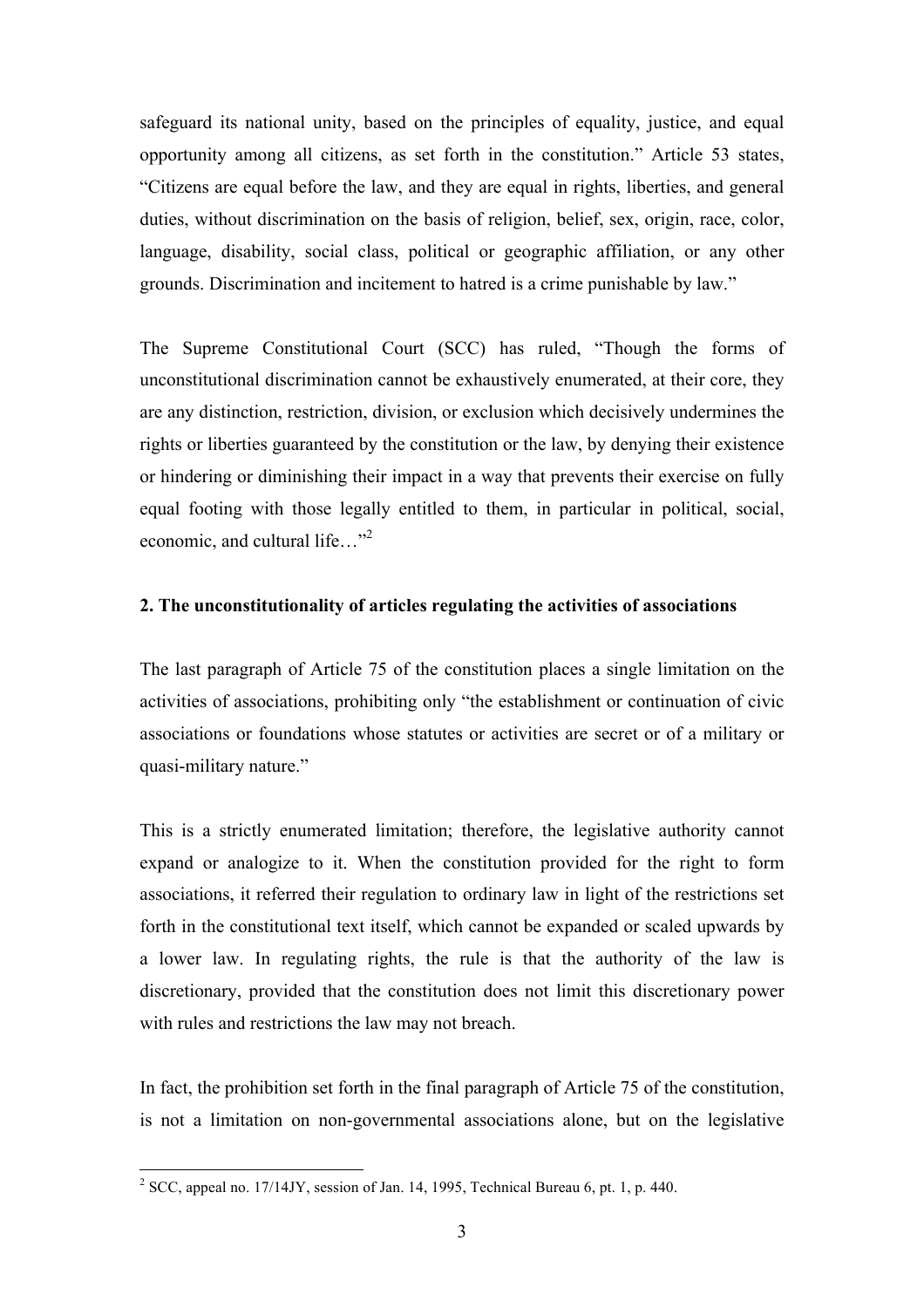authority tasked with regulating this right. The SCC has said as much in several rulings. It has stated, for example, "The rule for the legislating authority in the matter of the regulation of rights is that it is a discretionary authority, provided that the constitution does not limit its exercise with rules that limit or circumscribe it; rules that cannot be breached or infringed. If the constitution defers to either the legislative or executive authority for the regulation of a specific matter, the legal rules issued by these authorities in this regard may not undermine the rights upheld by the constitution by contradicting or diminishing them. This would serve to erode or marginalize these constitutional rights; thus representing an assault on their fundamental essences."3

Based on the foregoing, it is clear that Article 13/1 of the bill, by limiting the areas of operation for civic associations and foundations exclusively to "fields of social development" constitutes a restriction of the will of the constitutional framers, which allowed civic institutions to freely choose the fields of their work as they please and pursue activities based on their objectives. The constitution did so by narrowly defining proscribed areas. In fact, paragraph 2 of Article 75 explicitly states that civic institutions shall "practice their activities freely." If the framers wanted to circumscribe the field of activity for associations, they would have explicitly set forth limitations.

Furthermore, Article 14 of the bill states that association activities must comport with "the state's plan and its development needs and priorities," in a flagrant infringement of the defined limits set down in Article 75 of the constitution. The same is true of the bill's prohibition of "the conducting of opinion polls, publishing or making accessible their findings, the conducting of field research or the presentation of its findings prior to review by the authority to ensure its integrity and impartiality,"<sup>4</sup> and "concluding an agreement in any form with a foreign body in or out of the country prior to notifying the agency, as well as any amendment made to the agreement."<sup>5</sup>

 $3$  SCC, appeal no. 92/21JY, session of Jan. 6, 2001. Technical Bureau 9, pt. 1, p. 843.

 $4$  Article 14/g of the bill.

 $<sup>5</sup>$  Article 14/h of the bill.</sup>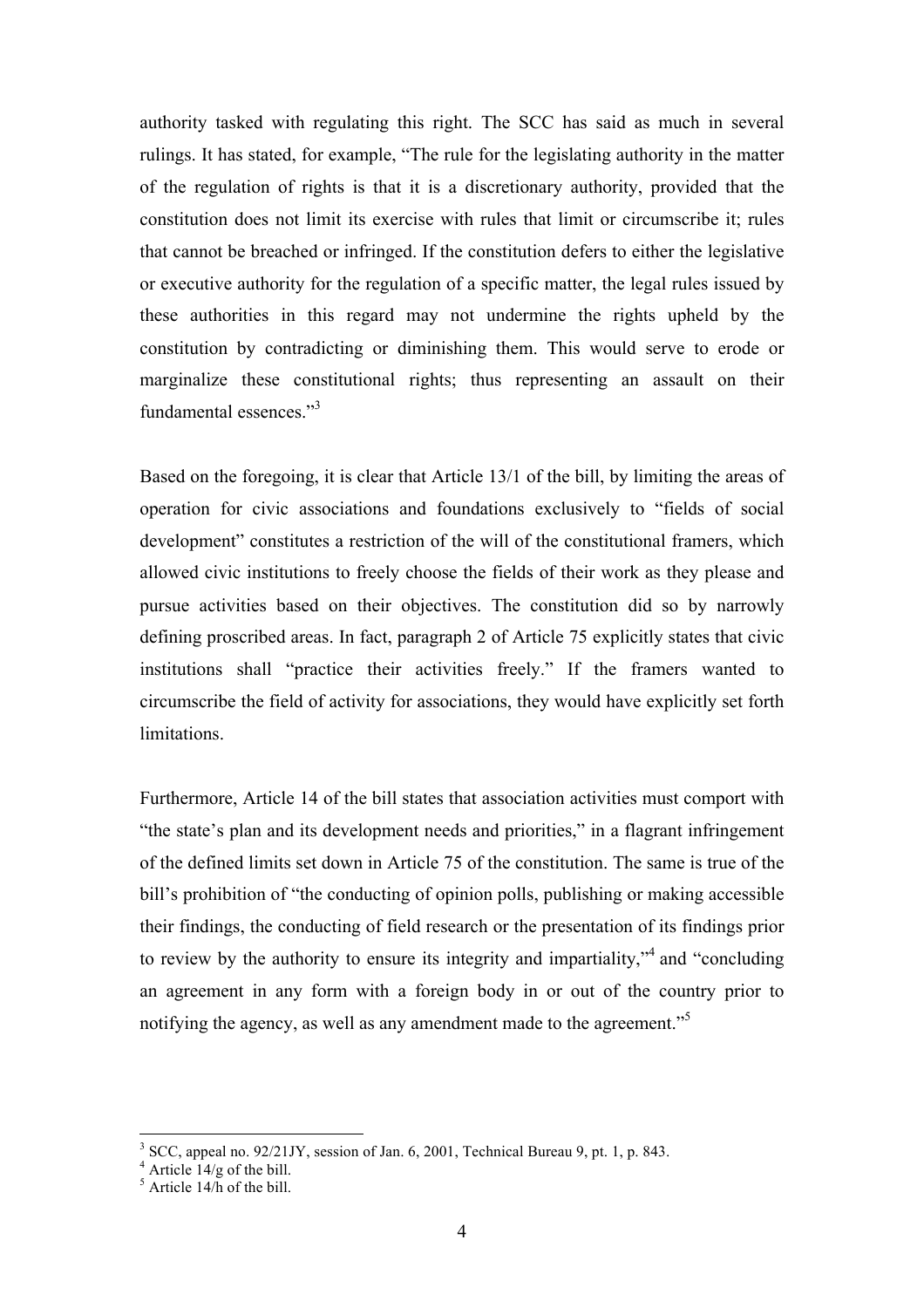The proposed law also prohibits civic institutions from engaging in any activity not enumerated in its articles of incorporation or the objectives of the association (Article 14), thereby prohibiting lawful activities if they are not explicitly identified as part of the association's objectives. For example, if an association were involved in literacy efforts, it would be prohibited from also offering social support to female heads of households if this were not defined as one of its objectives, even though it is a legitimate activity of benefit to the local community.

In addition, the prohibition on field research and opinion polls and the publication of their findings prior to review by the authority undermines the associations' ability to develop and refine their development-oriented work, which depends on measuring the impact of the services they offer and identifying the needs of the community in which they operate, to better serve it. This can only be accomplished through surveys and field research.

Article 13/3 of the bill uses overly broad terms to prohibit associations from engaging in activities "of a political nature or which harm national security, the public order, public morals, or public health." Article 14/b adds another proscribed activity: "the practice of activities that entail an infringement upon national unity."

These terms can be used to restrict the freedom of associations to choose their activities or as grounds to dissolve associations, since there is no precise, narrow definition of these terms. For example, the phrase "activity of a political nature" encompasses encouraging citizens to participate in public affairs, as set forth in Article 87 of the constitution  $<sup>6</sup>$ </sup>

As for public order, the Court of Cassation has ruled, "The concept of the public order is relative. In determining its content, the judge is limited by the general prevailing

 <sup>6</sup> Article 71 of the UN Charter states, "The Economic and Social Council may make suitable arrangements for consultation with nongovernmental organizations which are concerned with matters within its competence." The Human Rights Committee General Comment 25 (1996) on the right to participate in public affairs, the right to vote, and the right of equal access to public positions states,

<sup>&</sup>quot;The right to freedom of association, including the right to form and join organizations and associations concerned with political and public affairs, is an essential adjunct to the rights protected by article 25." Cited in Human Rights Council, 20th session, report of the special rapporteur on the right of peaceful assembly and association, para. 73.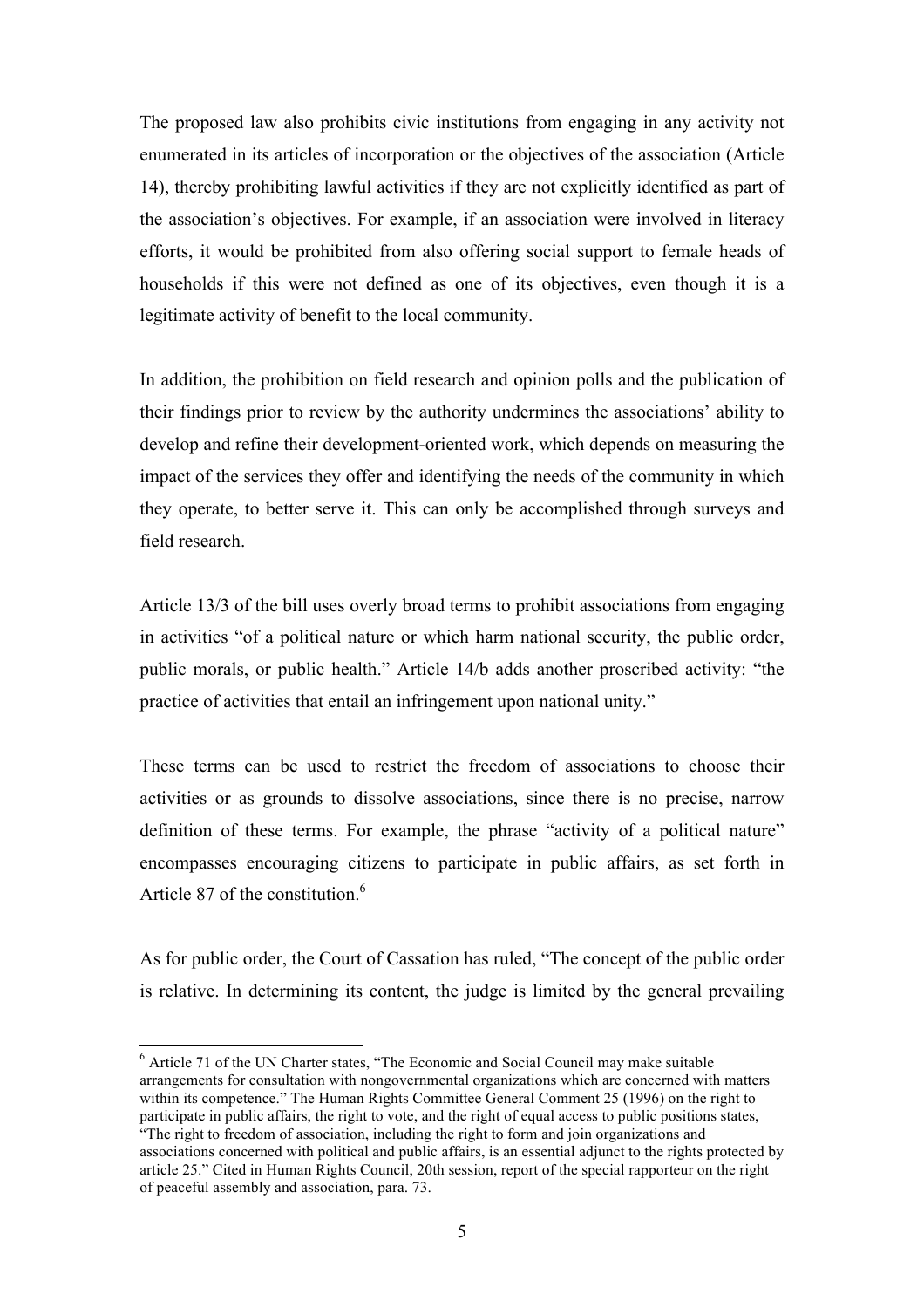trend in his country in his time."<sup>7</sup> The same is true of the concept of public morals, which refers to a set of ethical foundations on which society and its moral structure is based. In other words, public morals encompass baseline rules or ethical precepts, which are by their very nature relative, shifting according to time and place.

Legal rules are necessarily narrower and more precisely defined than ethics or morals arising from a given group's conscience and values and are found in intangible general principles and trends.<sup>8</sup> Moreover, there is no fixed standard of public order and morals, which are flexible and relative, changing from one place and time to another and varying according to the social milieu. That which contravenes morals in rural society may not do so in urban society; an Eastern society may differ in its understanding from a European one. Similarly, the political and economic public order in a socialist society differs from that in a capitalist society.<sup>9</sup>

Confronted with the fluidity of concepts like the public order and morals, the judiciary has broad latitude to determine the content of each one in light of their unfixed, relative nature that varies from one time and place to another. In spite of this latitude, judges do not determine the content using a personal standard based on their own beliefs and opinions. They are limited by the prevalent trends in a given community, regardless of their personal sympathies and beliefs. That is, the standard of public order and morals is objective, not personal. The judge interprets this standard based not upon his own personal beliefs, but upon the conscience of the group, its tendencies, and the spirit of the legal order. The need for impartial, rather than subjective, interpretation is the rationale behind the Court of Cassation's oversight of the judiciary.<sup>10</sup>

Based on the above, it is evident that the parliament abused its discretionary authority by limiting the field of operation for associations and violating the final paragraph of Article 75 of the constitution, which restricts the freedom to form associations only if their charters or activities are secret or of a military or quasi-military nature. It is our

 $7$  Court of Cassation, appeal no. 10132/78JY, session of May 11, 2010.

<sup>8</sup> Dr. Mohammed Hussein Mansour, al-Madkhal ila-l-qanun: al-qa'ida al-qanuniya, Manshurat al-Halabi al-Huquqiya, Beirut, 2010, p. 36.<br><sup>9</sup> Ibid, p. 96.

<sup>10</sup> Ibid, p. 97.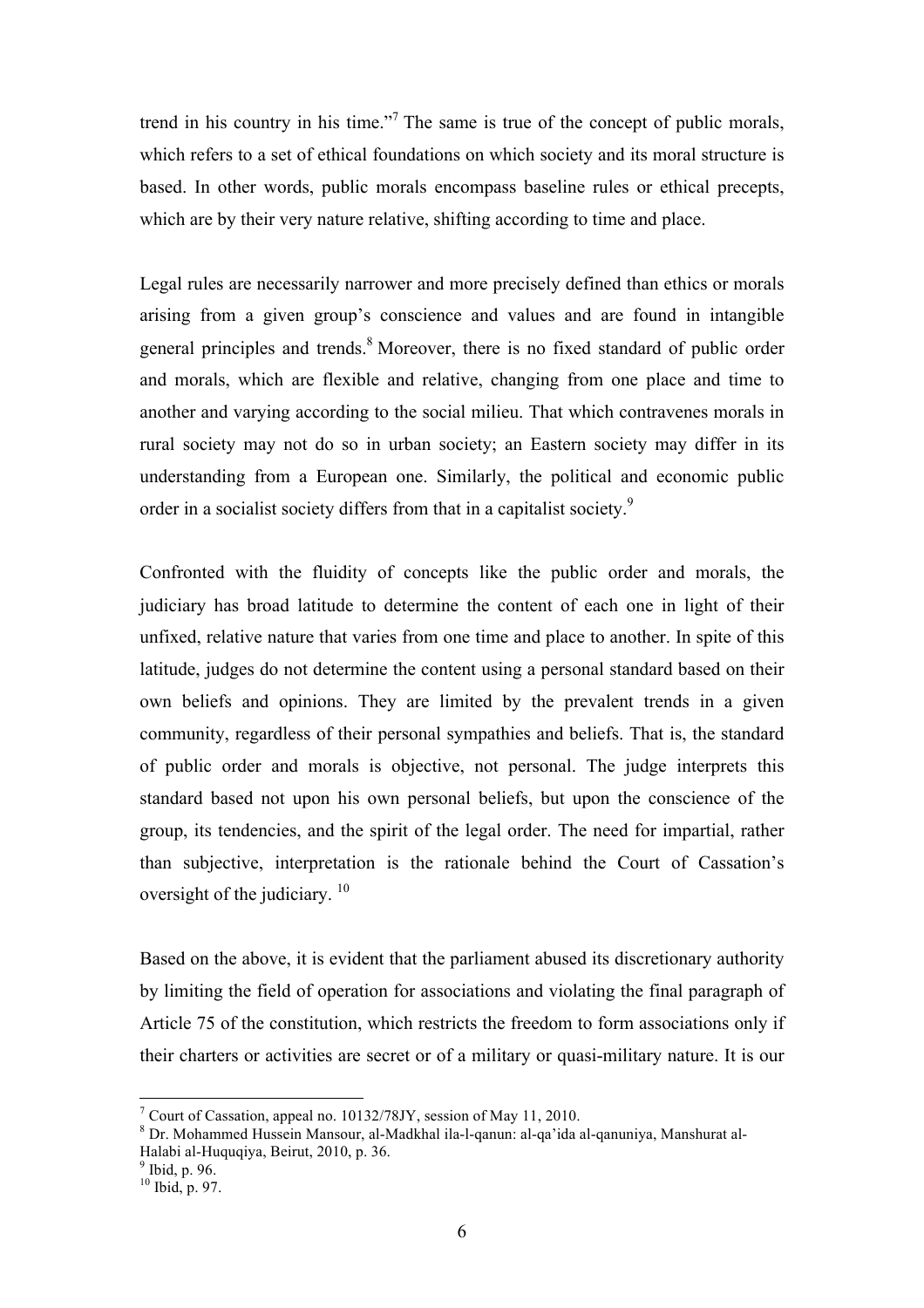view that the parliament's regulation of this freedom is an encroachment upon the constitution and risks a ruling of unconstitutionality for Articles 13/1 and 14/g and h.

## **3. The bill deters civic and voluntary work**

In light of the economic hardships currently facing Egyptians, especially after the pound was floated and the subsequent price hikes, and given the lack of an effective social or health insurance system, civic associations are striving to fill the gap in stateprovided services or services offered by the private sector at high prices. Given this deteriorating socioeconomic context, it would have been logical for the bill to encourage civic work and spur citizens to take the initiative in providing services and solutions to their communities. Unfortunately, a quick glance at the bill reveals that it achieves the opposite; the bill discourages civil work by making the formation of associations more difficult through the following requirements:

- Payment of a maximum fee of LE10,000 to certify the association's articles of incorporation (Article 8/f).
- A certified, official contract to occupy the premises of the association (Article 8/e).
- The criminal record and a financial statement from every founding member (Article 8/c).
- The association must have independent headquarters appropriate for its activities (Article 3).

These are onerous conditions for the establishment of an association, which may not be realizable by all citizens. In addition to a maximum fee of LE10,000, a citizen seeking to establish an association must also rent headquarters for it and furnish it "appropriately." This entails further expense, and all in order to engage in a voluntary, non-profit activity. And after expending this substantial amount of capital, the citizen's application for establishment still may be denied.

If the application is approved and the association acquires legal personhood, the association is still threatened by the restrictions imposed on its activity and the legal hurdles to fundraising. A minor violation of the law—such as moving the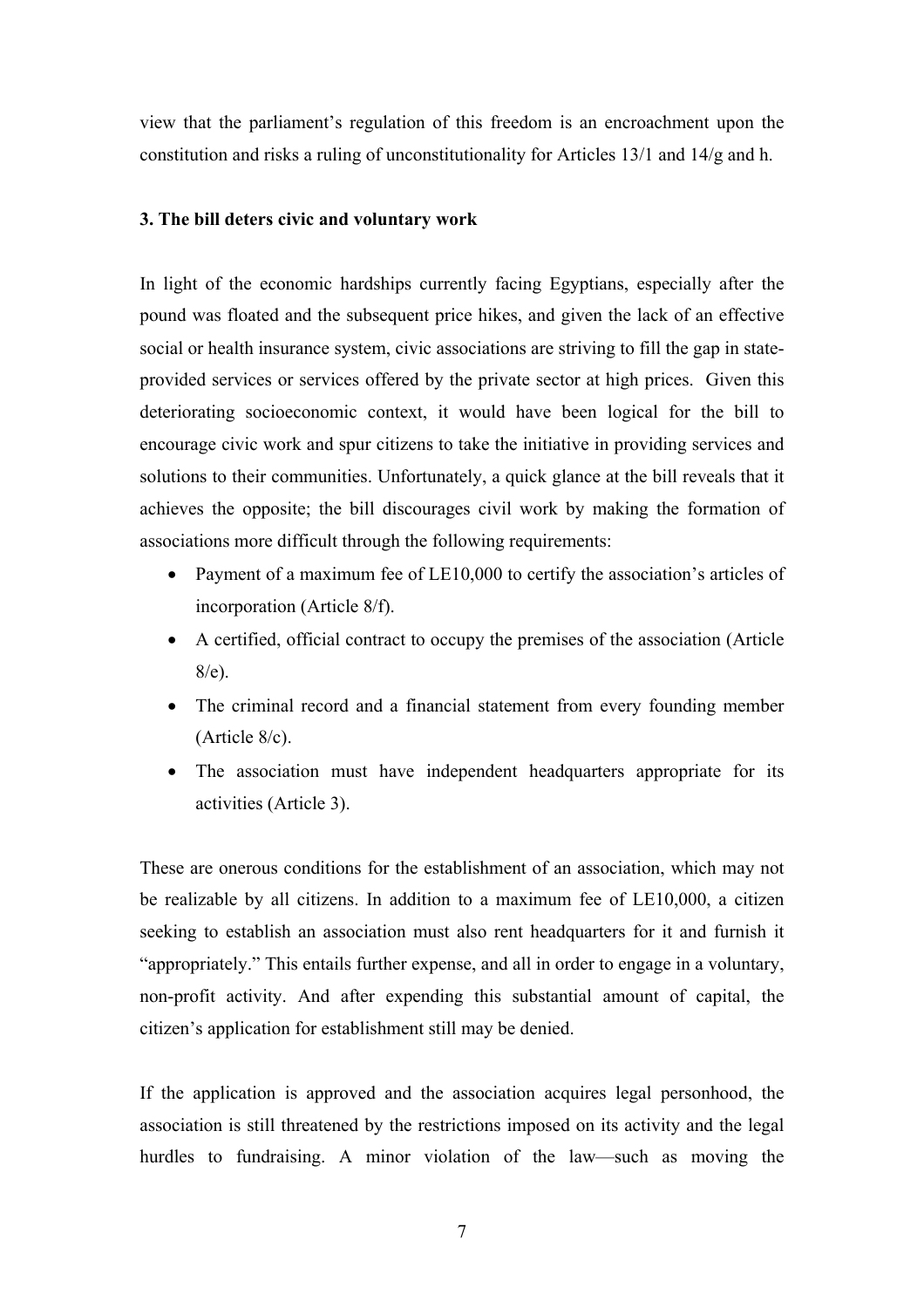association's headquarters without notifying the administrative body—could earn the association director or founder a term of imprisonment of up to one year or a fine of up to LE500,000. The association could be dissolved in the event of a second offense (Article 88/c).

The bill also places arbitrary restrictions on associations' receipt of donations and funds in Egypt. The institution must notify the administrative body of the receipt of funds 30 working days in advance and freeze the bank transaction pending approval, while the bill does not identify the grounds on which the administrative body may choose to deny receipt of the funds (Article 23).

The conditions are even stricter for foreign funding. The funds must be deposited in the association's bank accounts for 30 working days from the notification date of the funds' receipt. The National Authority for the Regulation of Foreign Organizations has the right to object within 60 working days following notification; the association is unable to disburse the funds during this time.

The bill stipulates that if the 60 days elapse without a response from the authority, it is considered a denial (Article 24). The bill not only does not require the authority to state cause for the denial of funds, it does not even obligate it to respond.

This represents a genuine problem for associations, which goes beyond simply approval of foreign funds. Egyptian and foreign natural and legal persons will not contribute to civic organizations, fearing that the assets of the associations they fund will be seized, as in fact occurred with several advocacy organizations in recent months.

## **4. The bill poses a genuine threat to investment in Egypt**

Article 4 of the bill states, "It is prohibited for any body or entity to engage in civic work or any activity falling within the remit of associations and other entities enumerated in the appended law without being subject to its provisions. It is prohibited for any body other than the competent administrative body under the appended law to grant—in any form and by any name—a license to pursue any civic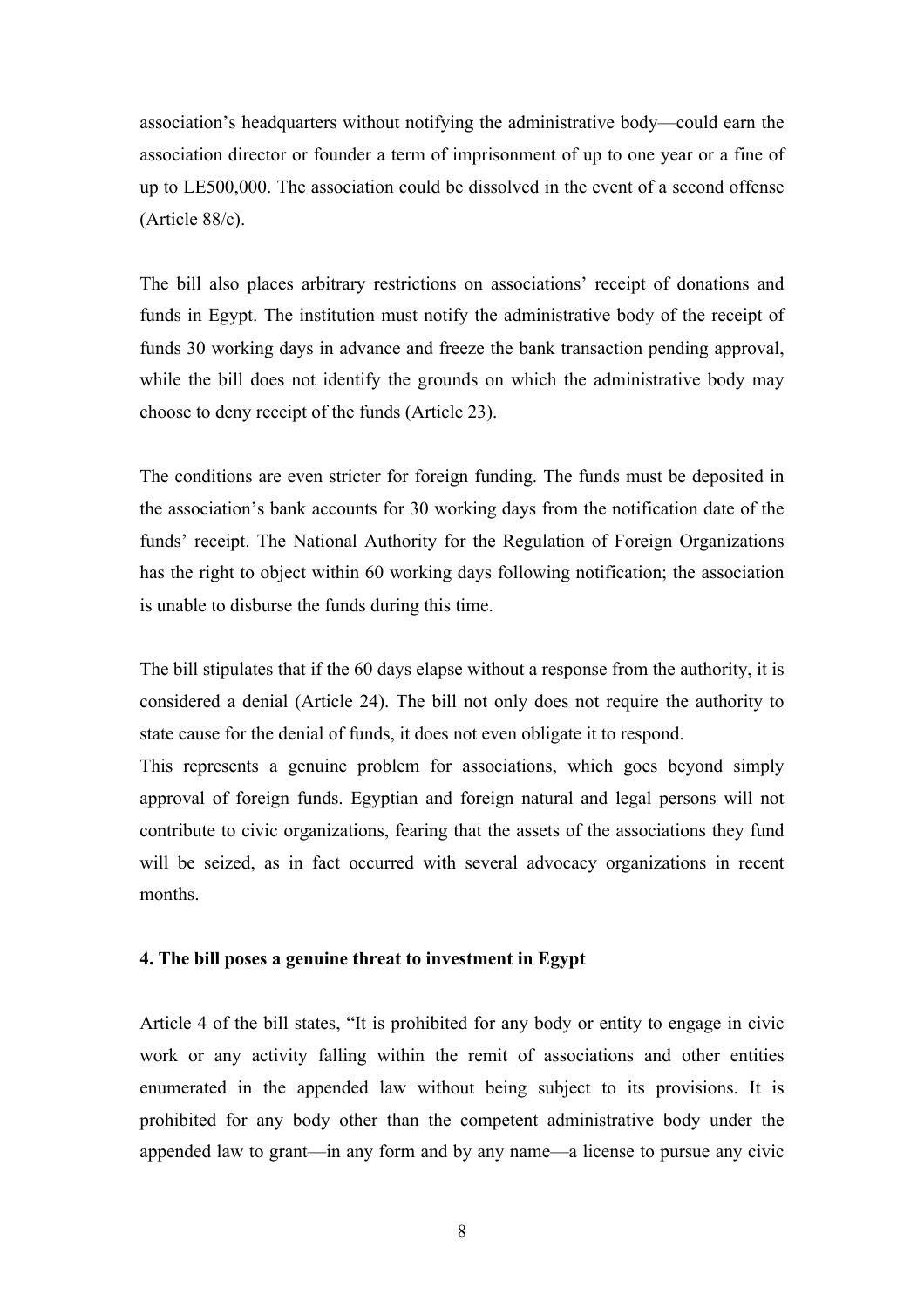work or activity falling within the remit of associations and other entities enumerated in the appended law. Such license shall be null and void upon issuance."

This article contains two prohibitions. The first proscribes engaging in activities of civic associations outside the parameters of this law. The second prohibits licensing activities that fall within the remit of associations. The standard used for prohibition is thus the activities of associations, not the non-profit nature of civic work, according to the definition in Article  $1/1$  of the law.<sup>11</sup> As such, Article 4 requires commercial enterprises—which by their nature are profit seeking—to reconcile their legal status under the law. It further prohibits licensing such companies, keeping in mind that all firms work to develop society economically and socially, as well as culturally.

This is best evidenced by Article 1 of Law 17/1997 on investment guarantees and incentives, which sets forth the areas of operation for firms, some of which are the activities of associations. For example, "infrastructure in potable water, sanitation, electricity, and communications methods" are activities in which development associations are involved in Egypt, albeit on a non-profit basis. In addition, laws regulating firms, among them Law 159/1981, do not prohibit commercial firms from working in the area of training or publishing, although these fall within the field of social development. The same applies to private schools operating in Egypt, which are engaged in social development in the field of education, although they are profitoriented. Will the fact that they are for-profit enterprises exclude them from subordination to the association law?

The greatest threat is not that commercial firms may be compelled to bring their legal status in line with the law, but that they are subject to 1–5 years in prison and a fine of LE50,000–1 million under Article 87/g. According to Article 43, they may also be dissolved and their assets liquidated, and under Article 80/d, their assets may be directed to the Fund to Support Civic Associations and Foundations.

In addition to the penalties set forth in Article  $\frac{87}{g}$ , the law prescribes a penalty of up to one year in prison and a fine of LE20,000–500,000 for any natural or legal person,

 $11$  Article 1/1 states, "Civic work is any work that does not seek profit and is practiced with the purpose of developing society in one of the fields identified in the articles of incorporation of the entity."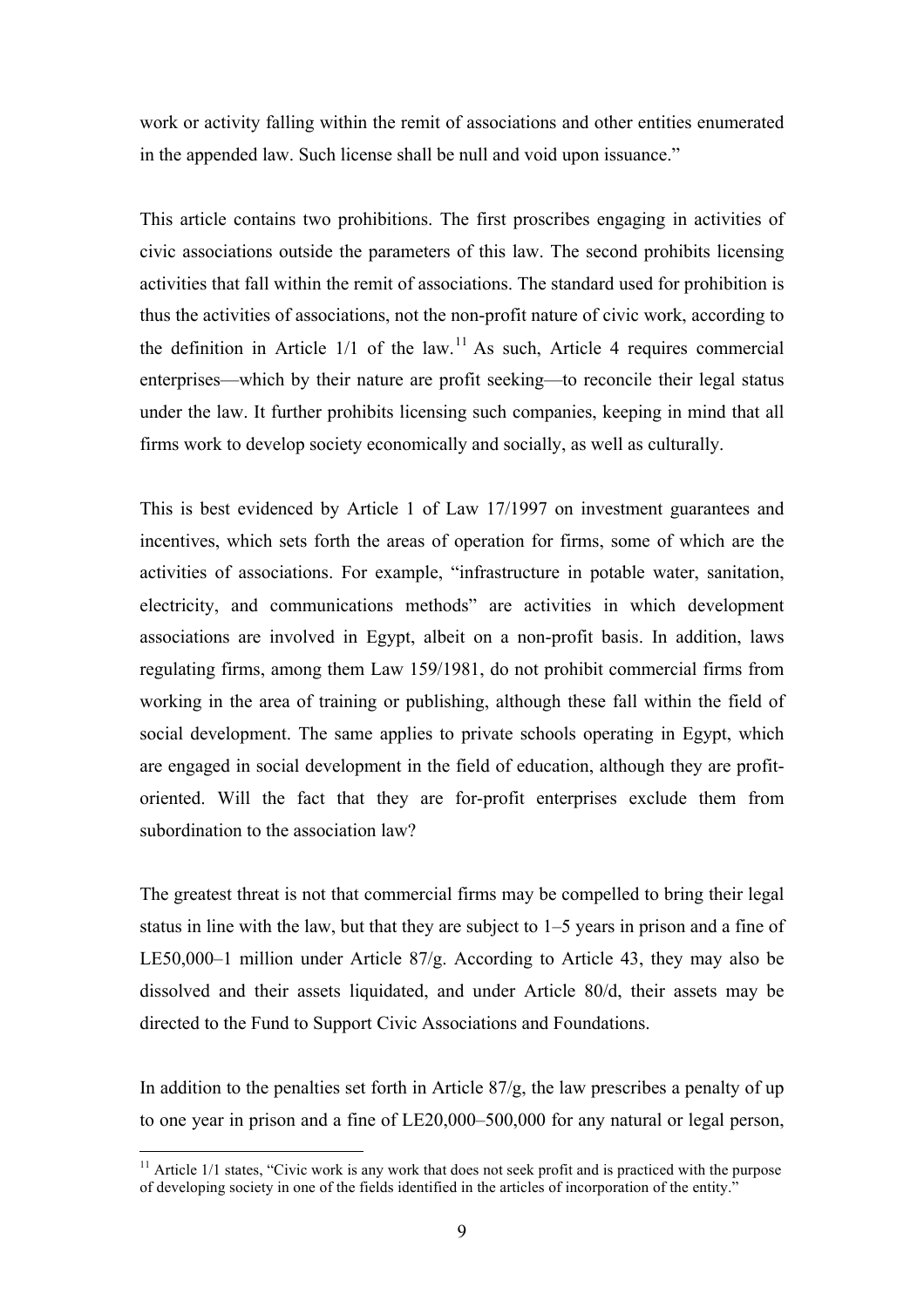other than the competent administrative body, who licenses an entity to engage in an activity falling within the remit of associations (Article 88/a). This provision should and likely will give pause to government employees—at the General Authority for Investment or the Commercial Authority—or members of the board of the Lawyers Syndicate or other officials before they certify the formation of commercial companies or law firms. The article will make them more likely to refuse to register companies, particularly unknown small and medium enterprises, in order to avoid prison or a massive fine.

Moreover, such enterprises will be subject to the oversight of the administrative body according to Article 27/2 of the bill, which states, "Any activities practiced by other legal persons that fall within the purposes and remit of associations, regardless of their legal form and even if they are not established under the provisions of this law, are subject to the oversight of the administrative body."

Article 4 also contravenes the constitution, which requires the state to encourage investment and provide an attractive environment for it. Article 27/2 of the constitution states, "The economic system shall adhere to the standards of transparency and good governance, support the pillars of competitiveness and encourage investment, promote balanced geographic, sectional, and environmental growth, and prohibit monopolistic practices, while showing due regard for fiscal and trade equilibrium and a fair tax system, regulating market instruments, guaranteeing various types of ownership, and balancing the interests of various parties, in order to maintain the rights of workers and protect the consumer."

Article 28 of the constitution states, "Production, service, and information-related economic activities are fundamental components of the national economy. The state is obligated to protect them, increase their competitiveness, provide an attractive environment for investment, and work to increase production, encourage exports, and regulate imports. The state shall devote special attention to medium, small, and micro enterprises in all fields, and work to regulate and rehabilitate the informal sector." Article 36 of the constitution states, "The state shall work to incentivize the private sector to assume its social responsibility in service of the national economy and society."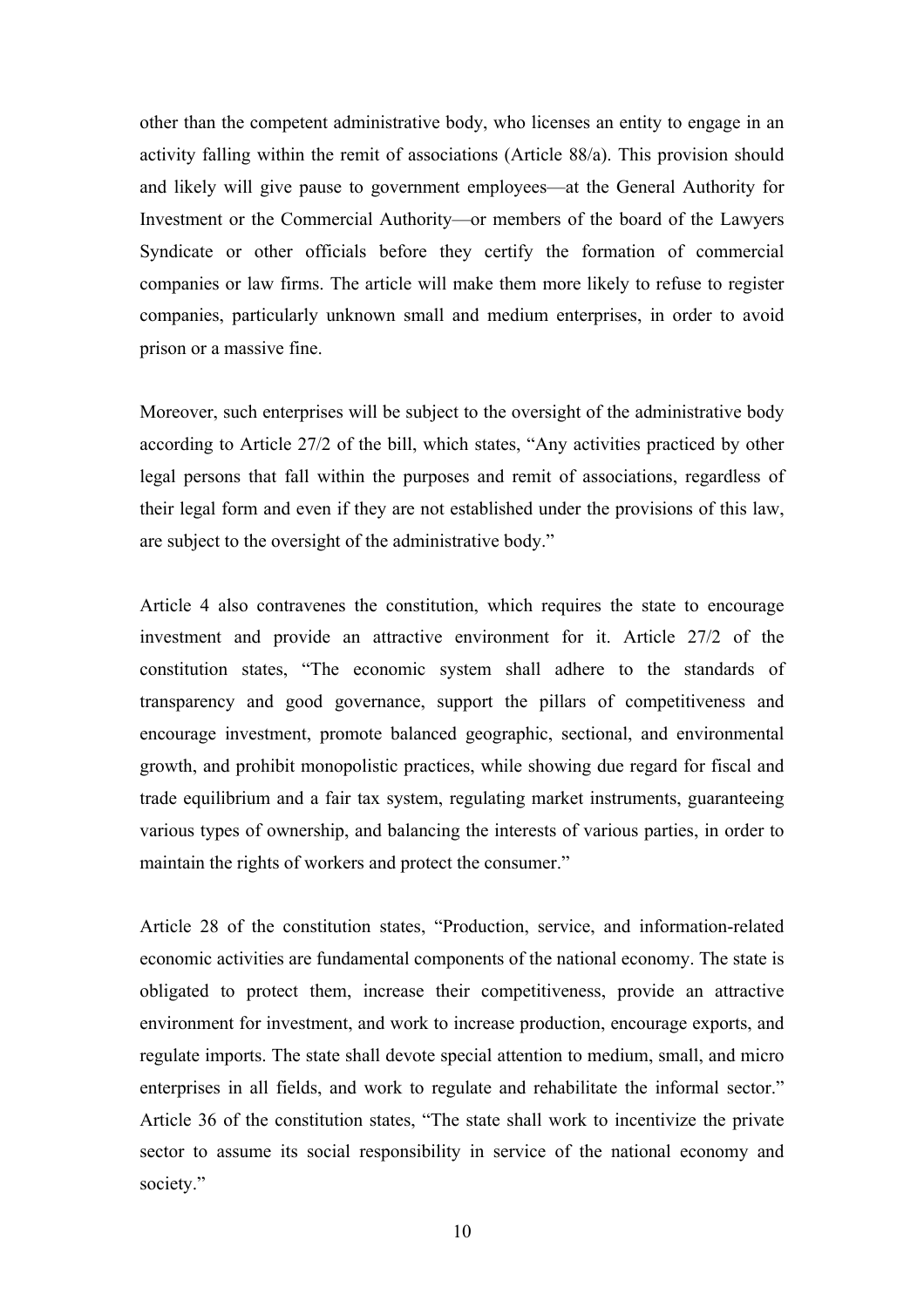In short, with this article of the bill, the framers sought to control civic work of all types and in all forms. However, this drive for control will jeopardize foreign and local investment projects whose activities are similar to those of civic associations and foundations, because the standard employed by the law is not whether the enterprise is non-profit, but the nature of its activities.

## **5. Absolute authority to interfere in the affairs of civic associations**

The bill grants the administrative body broad authorities to interfere in the operation of civic institutions, which constitutes a hindrance to their operation and flagrantly violates the standards of freedom of association. The bill requires prior approval for some fundraising activities, such as the receipt of funds domestically or from abroad, or when cooperating or affiliating with a foreign organization working in the same field. The administrative body may also intervene in or object to an association's internal organizational matters. For example, it can object to association resolutions and candidates for board elections.

The following are examples of the prerogatives granted:

- Article 19 requires a permit for an association to cooperate with, join, or participate with local or foreign associations in civic activities that are consistent with its purposes.
- Article 20 requires a permit from the competent minister to open a branch of an association abroad, while Article 21 requires written approval from the minister before opening up branches or branch offices in Egypt.
- Articles 23 and 24 require the approval of the minister and the National Authority for the Regulation of Non-Governmental Foreign Organizations for associations to receive funds from within Egypt or abroad.
- Article 34 allows the administrative body to object to and exclude candidates for association boards, while granting the candidate the right of judicial appeal.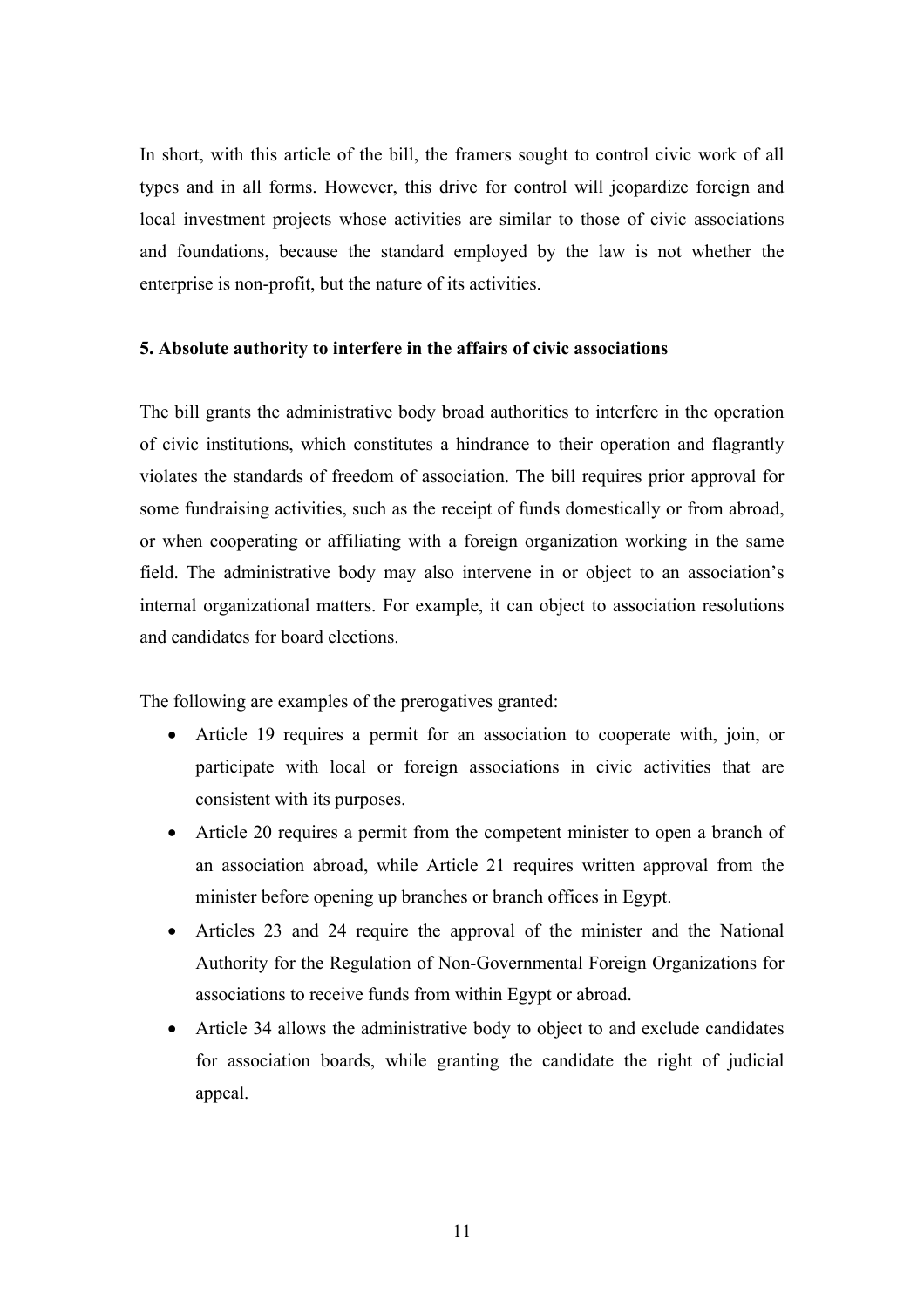All of these prerogatives granted to the administrative body contravene the terms of Article 75 of the constitution, which states that civic institutions have the right "to practice their activities freely, and administrative bodies may not interfere in their affairs." The SCC upheld this same right when it ruled, "It is established that the right of citizens to form civic associations is a branch of freedom of association and that this right must coincide with free, willing conduct; absent of intervention by the administrative body. Indeed, it must be independent of it. This freedom is incarnated in a fundamental rule to which some states—including the Arab Republic of Egypt grant constitutional status, to guarantee to every interested person the right to join the association that he believes is best able to express his interests and objectives and to select one or more of these associations, if there are multiple ones, to be a member of. This right is no less than an indivisible part of his personal freedom, which the constitution has elevated, considering it in Article 41 to be a natural right. Like other advanced constitutions, it enshrines and protects it from transgression, and it cannot be infringed by regulation." $12$ 

As such, the state has a negative obligation not to impede, without justification, the exercise of the right to free association. Members of associations must enjoy the freedom to determine their articles of incorporation, their organizational structure, their activities, and their resolutions without state interference. Associations that achieve their objectives and use means available under international human rights law must enjoy international legal protection. Associations should enjoy rights, including the right to express their opinion, to publish information, and engage with the public; and to advocate with governments and international bodies in support of human rights, to maintain and preserve the culture of a minority group, or in support of legal change, including amendments to the constitution.<sup>13</sup> The authorities, too, must respect associations' right to privacy under Article 17 of the International Covenant on Civil and Political Rights (ICCPR).

In this context, the authorities should not have the right to impose conditions on the decisions or activities of associations, nullify the election of association

<sup>&</sup>lt;sup>12</sup> SCC, appeal no. 153/21JY, session of Jun. 3, 2000, Technical Bureau 9, pt. 1, p. 582.<br><sup>13</sup> Report of the UN special rapporteur on the freedom of peaceful assembly and association, op. cit., para. 64.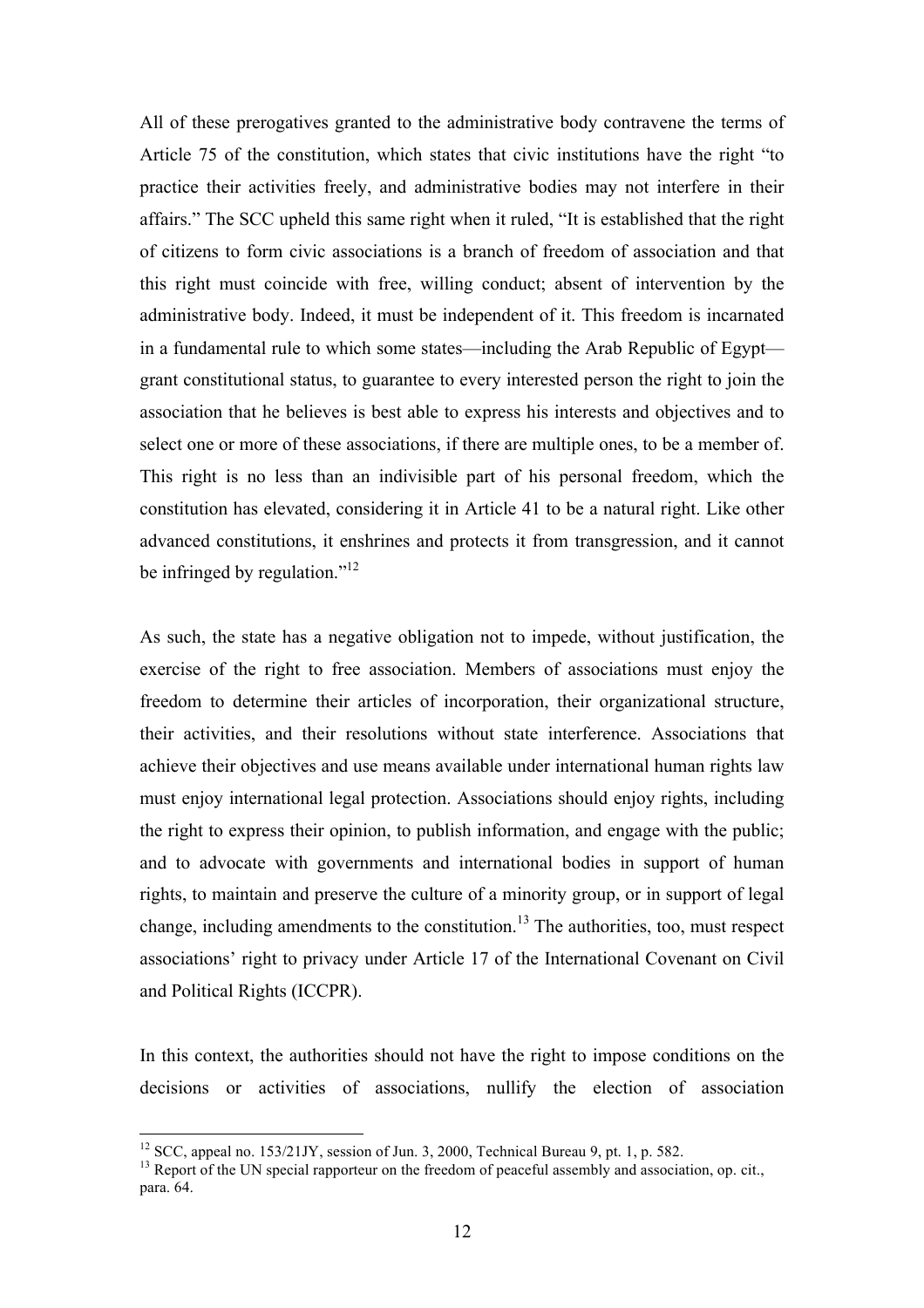administrative boards, make resolutions by boards conditional on the presence of a government representative during the board meeting, demand the repeal of an internal resolution, require advance annual reports from associations, or enter association offices without prior permission.<sup>14</sup>

In light of the foregoing, we can affirm - without exaggeration - that the bill manifestly contravenes the constitution and international standards for freedom of association. The bill is based on a philosophy geared to controlling and restricting civic activity, and viewing civic institutions as either suspects requiring rehabilitation or minor children in need of a custodian.

## **6. A security council administering civic associations**

The bill creates the National Authority for the Regulation of Foreign Non-Governmental Organizations, which is empowered to license the establishment and operation of foreign organizations in Egypt and license the receipt of funds from abroad, whether from Egyptian or foreign persons or bodies. It also ensures that association funds are disbursed for their designated purpose and issues orders to rectify any infractions. The bill gives the authority access to the bank accounts of all civic organizations without need for a court order (Article 71).

This authority consists of a dedicated chair at the level of minister and representative members of the Ministries of Foreign Affairs, Defense, Justice, Interior, and International Cooperation, as well as the ministry tasked with enforcement of the law, General Intelligence, the Central Bank, the Money Laundering Unit, and the Administrative Control Authority (Article 72). It may seek expertise from other relevant ministries, agencies, and bodies (Article 76).

## **7. Central Auditing Organization oversight of civic associations**

Article 15 of the bill states, "The presidents, members of administrative boards, and members of boards of trustees of associations and other entities regulated under the

 $14$  Ibid, para. 65.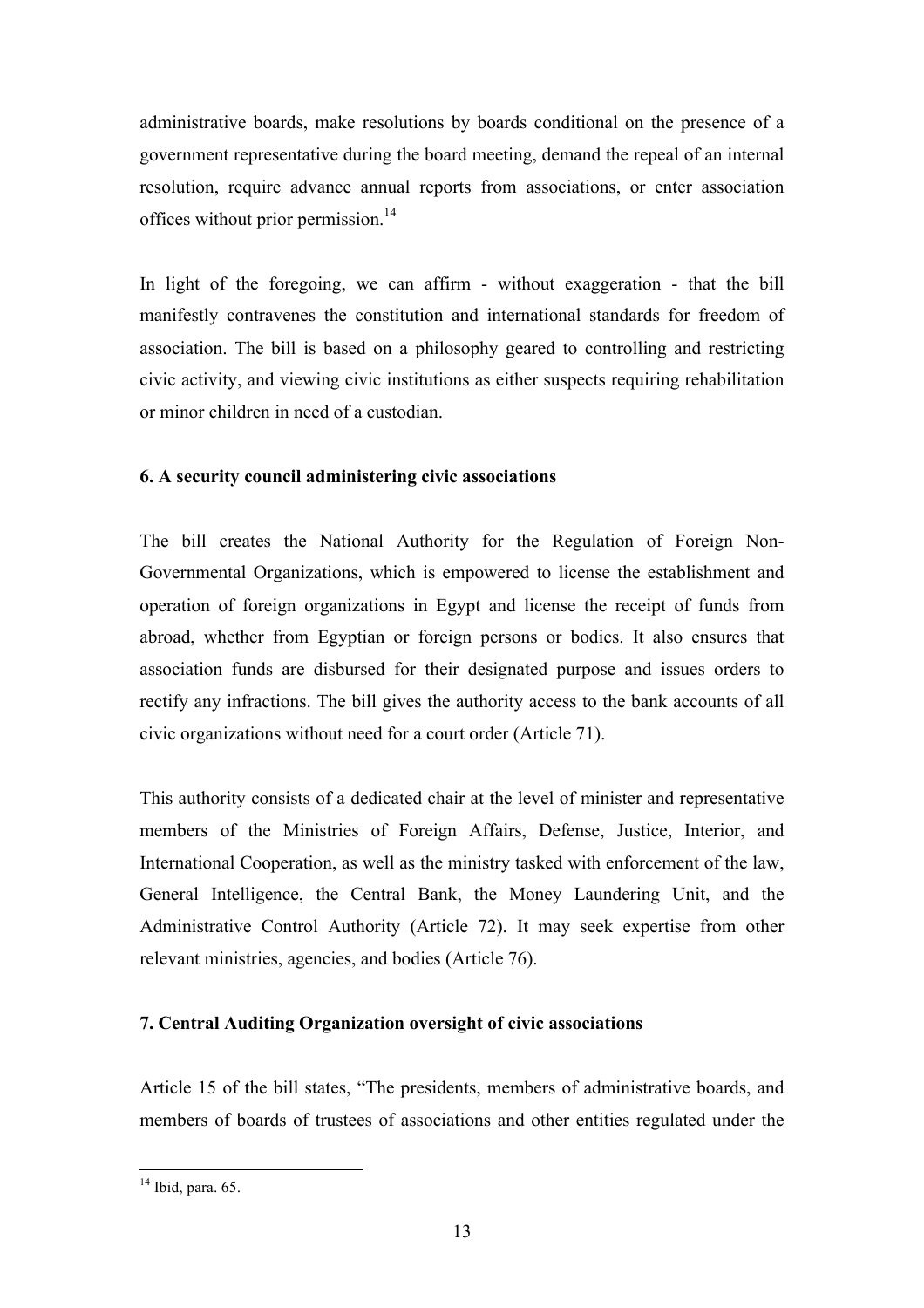provisions of this law shall be subject to the oversight of the Central Auditing Organization." We reject the notion that the assets of civic institutions are to be considered public funds, like those of labor unions, and thus subject to CAO oversight.

Affirming this, the SCC has ruled, "Looking at its purposes, and in light of its nature and composition, the labor organization is considered a private-law person, for it does not practice its activity at all except in accordance with the rules of this law, although the legislator has granted it some features and privileges of the public authority, like that giving it the right of administrative recourse to deter encroachments on its funds.

Some of the means of the public authority exercised by the labor organization nevertheless do not turn it into an administrative body in its composition, or make it an adjunct to or branch of the administrative body. Rather, the labor organization, even while enjoying some of the features of the public authority, maintains - at its core – elements of its private constitution. Thus, the labor organization's constitution makes it erroneous to consider its assets public assets not in a specific sphere or realm related to the enforcement of penal provisions on public assets (such as deterring embezzlers of funds or wrongful appropriators of them or those who facilitate this for others). Its assets must be considered on the level of other legal provisions, which secure the protections required to ensure that the labor organization realizes its objectives through its assets."15

In addition, Article 87 of the Civil Code defining public assets, states, "1–State assets shall be considered real estate or moveable property owned by the state or public legal persons designated for the public utility de facto or by a law, edict, or decree from the competent minister; 2–These assets may not disbursed, seized, or appropriated with the passage of time."

By viewing the assets of civic institutions in light of these provisions, it is clear that their assets are private ones. The state has not contributed to their capital, and they are not public legal persons—that is, they are not a public utility. We would further like

<sup>&</sup>lt;sup>15</sup> SCC, appeal no. 37/18JY, session of Apr. 4, 1998, Technical Bureau, pt. 8, p. 1260.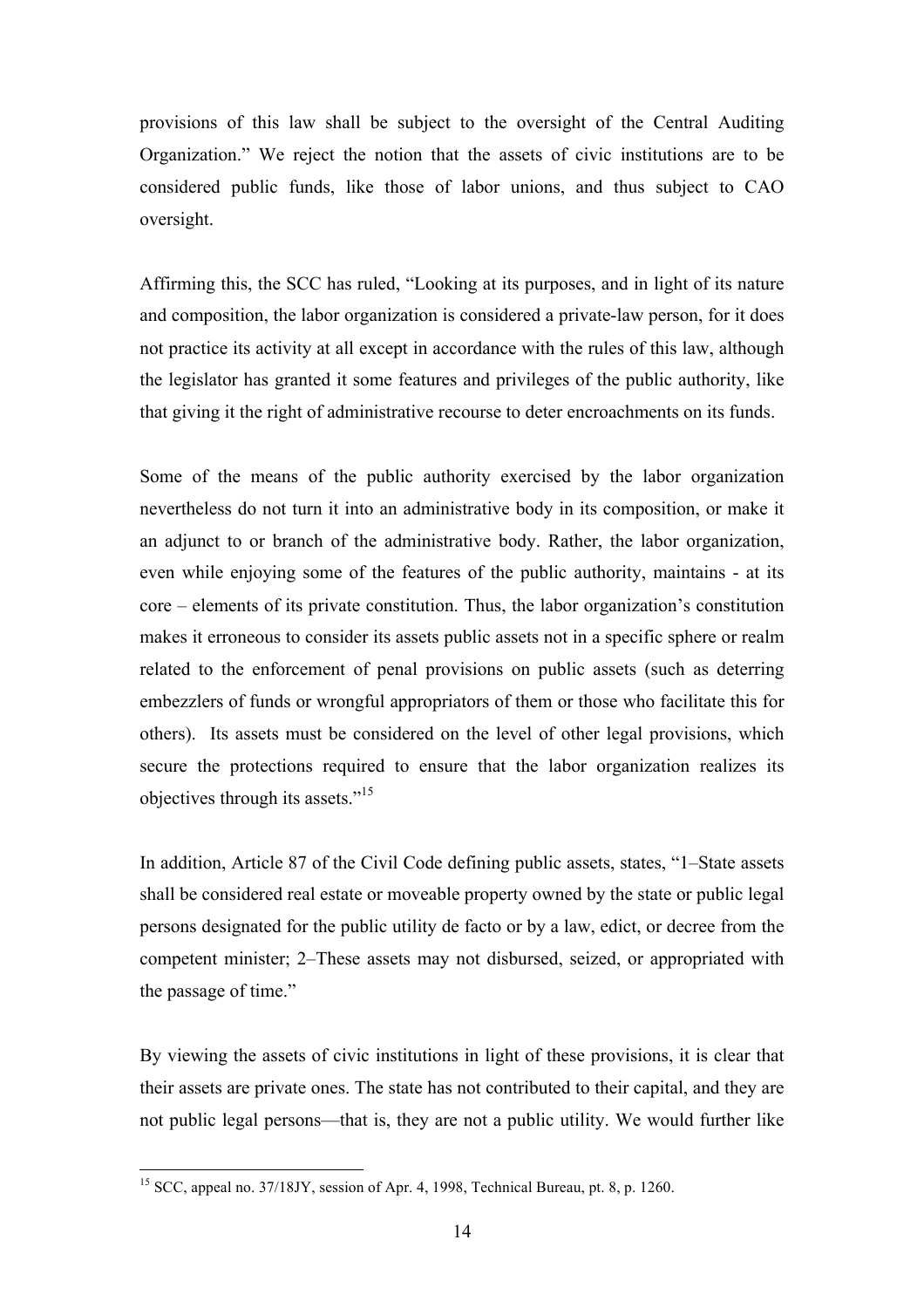to draw attention to the ramifications for the CAO, which will be tasked with regulating more than  $47,000$  civic associations and foundations.<sup>16</sup> We must emphasize the impracticality of CAO being able to execute its regulatory functions while performing oversight for the assets of the following entities, which include: state and local administrative units; public service agencies and public economic agencies; political parties, syndicates and unions; public institutions, public sector agencies and their firms and facilities and the cooperatives subordinate to them; non-public sector companies in which a public person, or public sector company or bank owns at least 25 percent of its capital; national newspapers and partisan and syndicate papers; and bodies receiving assistance from the state or a guaranteed profit margin.

The bill's imposition of the Sisyphean task of regulating these numerous entities comes in addition to the CAO's other missions, which include monitoring the implementation of plans and assessing the performance of bodies subject to its oversight, legal oversight of decrees touching on financial infractions and irregularities, the examination of administrative and fiscal rules to determine their efficacy and propose corrections, and its right to directly contact fiscal officials in the bodies subject to its oversight.

#### **8. Onerous financial requirements for the establishment of civic associations**

The bill adds further burdens to establishing a civic association or foundation. In setting the cost of LE10,000 for certification of the association's charter,  $^{17}$  it increases the certification fee one-hundred fold, from the LE100 set by the implementing regulations of Law  $84/2002$ .<sup>18</sup>

In addition to the LE 10,000 cost for the charter's certification, the bill requires capital of LE50,000 designated to achieve the purposes of civic foundations.<sup>19</sup> An unjustifiably extravagant amount, this requirement constitutes an obstacle not only for civic foundations that will be created after the law's adoption, but also for dozens of

<sup>&</sup>lt;sup>16</sup> Statement from the head of the Central Directorate for Civic Associations and Foundations, Apr. 2015, http://www.albawabhnews.com/1242613.<br><sup>17</sup> Article 8/f.<br><sup>18</sup> Article 20/6 of the Decree 178/2002 of the minister of social insurance and affairs on the

implementing regulations for the law on civic associations and foundations.

 $19$  Article 54.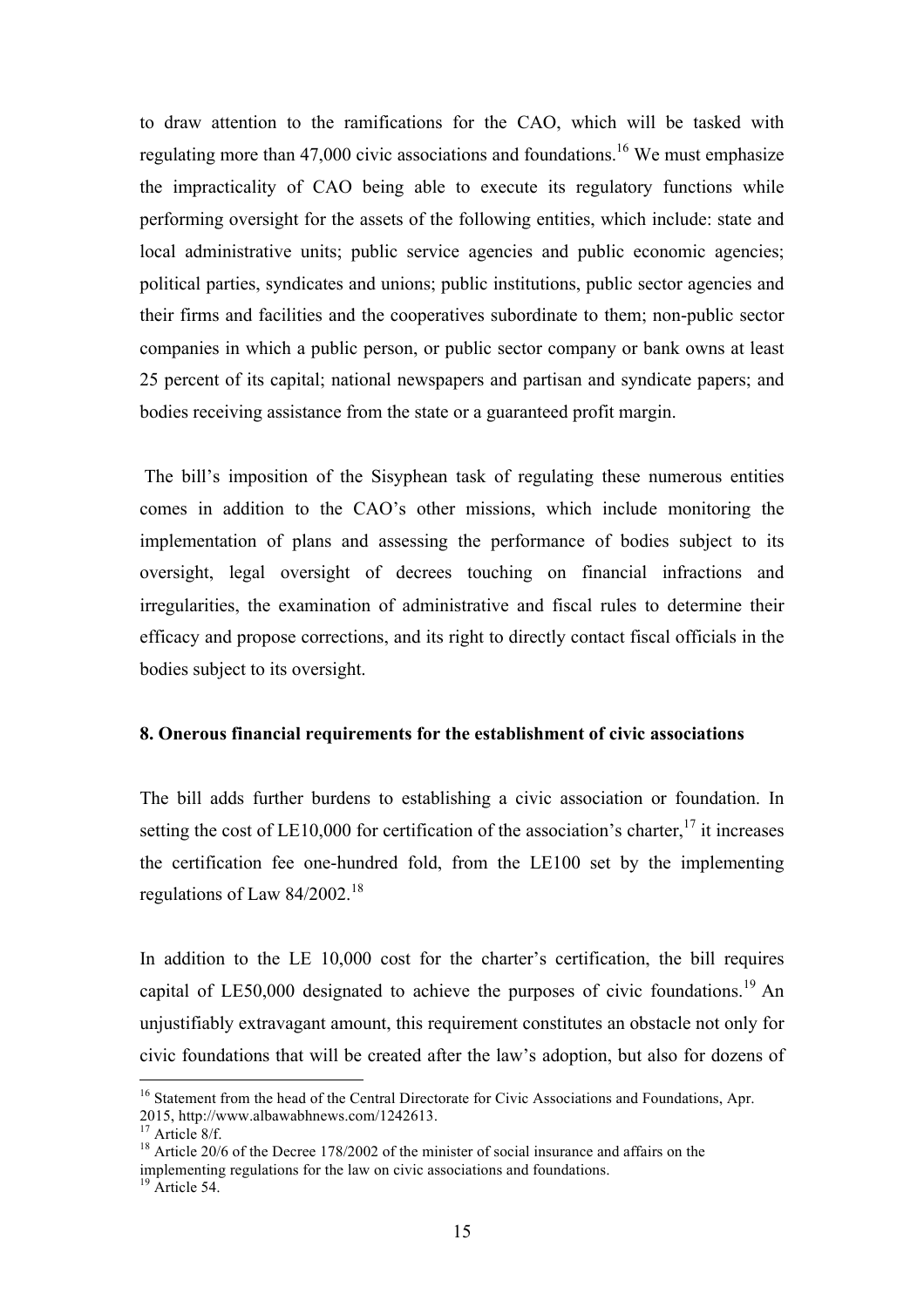already existing, registered foundations, which will be required to reconcile their status under the law and thus increase their capital requirements. Law 84/2002 required only LE10,000 in capital for civic foundations.

At the same time, the bill sets forth arbitrary conditions for the establishment of foreign organizations in Egypt. Article 61 requires a fee of up to LE300,000 or the equivalent in US dollars from organizations applying for, renewing, or amending an operating license, with a set increase of 20 percent every five years. There is no discernable logic in regards to setting the same fee for both an initial license and a renewal of the license. It should be remembered as well that the administrative body has the right to set the currency in which the fee will be paid, meaning the body could demand the fee in a currency not traded globally, if it wished to be recalcitrant.

### **9. The imposition of penalties without judicial mandate**

The bill allows the administrative body to suspend the offending activity of associations pending a court ruling. Article 44/2 states, "The administrative body, with a decree issued by it, may temporarily suspend the activity in violation, pending the issuance of a court ruling." Such a suspension is tantamount to punishment without a judicial ruling, in violation of Article 95 of the constitution, which states, "Punishment is personal. There shall be no crime or punishment except pursuant to a law, and no punishment shall be levied except by judicial ruling. There shall be no punishment except for acts subsequent to the date of enforcement of the law."

Giving the administrative body unilateral authority to suspend non-compliant activities also contravenes international standards for freedom of association, which strictly limit such decrees, insofar as they are tantamount to a death sentence for the association. Such determinations must therefore be made by a court.

## **10. Citing national security to shut down the public sphere**

In restricting civic action, the parliament relied on national security justifications, citing Article 22 of the ICCPR as the basis, without an examination of relevant reports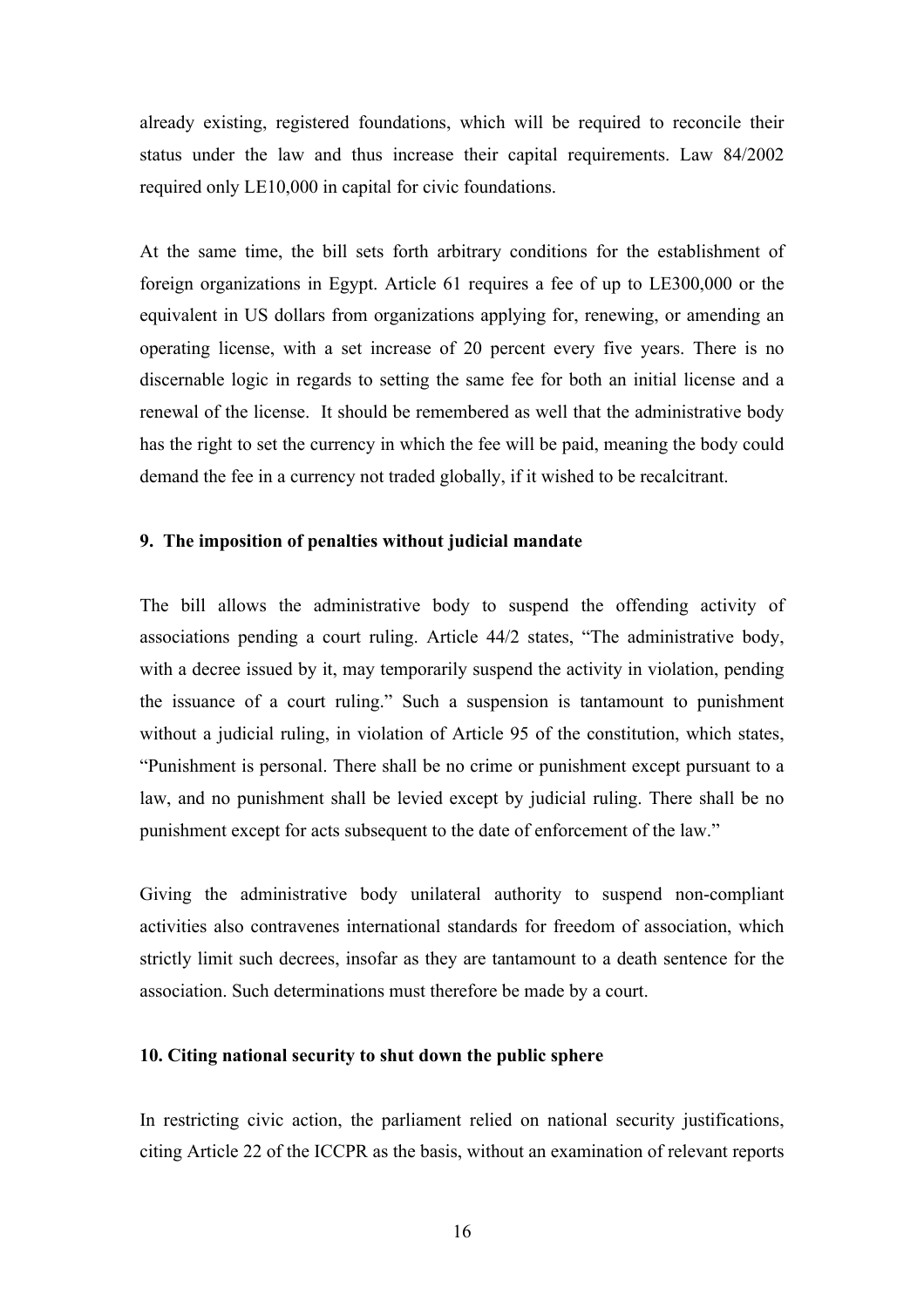from the UN Human Rights Committee or UN special rapporteurs on freedom of association.

The Human Rights Committee, which monitors the implementation of the ICCPR, has emphasized that when restrictions are placed, "states must explain their necessity and take measures commensurate with the desire to achieve legitimate goals in order to ensure ongoing, effective protection for the covenant's rights. In no case, may restrictions be applied or enforced to infringe upon the core of one of the covenant's rights."20

In her 2009 report, the UN special on human rights defenders identified a set of conditions that must be met when restricting the right to form peaceful associations<sup>21</sup>:

a. The restriction must be set forth in law—that is, in a law passed by parliament or an equivalent common rule in the general law. The restriction is impermissible if instituted by government decree or administrative order.

b. It must be necessary in a democratic society to achieve its objectives. The state must show that the restrictions are necessary to avoid a genuine, not merely presumptive, danger to national security or the democratic order and that lesser interventions are inadequate to achieve this objective.

c. The restriction may be imposed in the interest of national security or public safety, the public order, or to protect public health or morals or the rights and freedoms of others<sup>22</sup>

In addition, laws that employ vague terms and contain overly broad definitions are liable to misinterpretation or abuse. The UN special rapporteur on human rights defenders explains while citing the case of Lee vs The Republic of Korea that the condition of "being necessary in a democratic society" requires guarantees for the operation of "the existence and functioning of a plurality of associations, including

<sup>&</sup>lt;sup>20</sup> UN Human Rights Committee, CCPR/C/21/Rev.1/Add, para. 6

 $^{21}$  United Nations Special Rapporteur on the Situation of Human Rights Defenders, Report of the Special Report on the Situation of Human Rights Defenders (A/64/226 ), 4 August 2009

 $22$  ibid para 26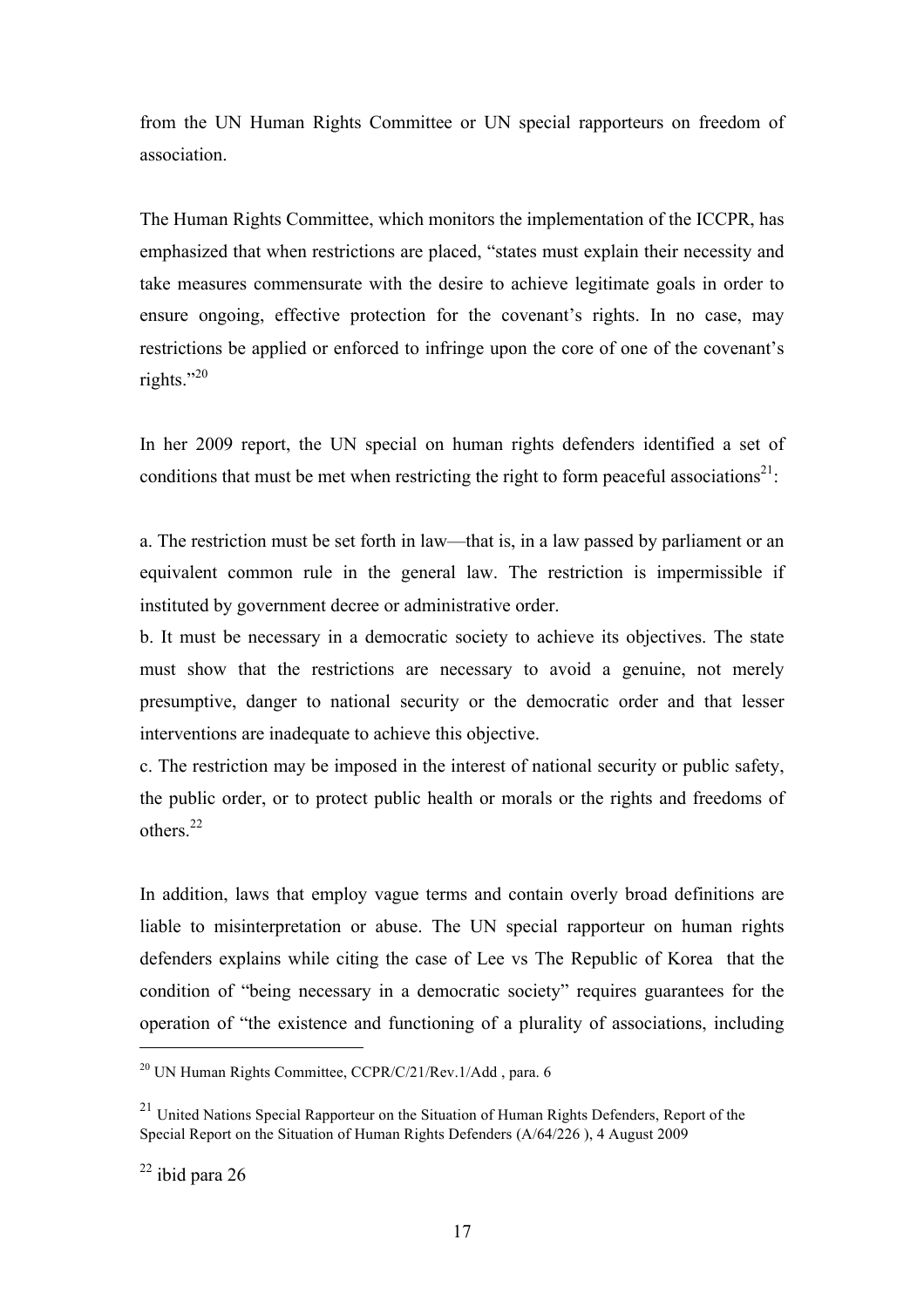those which peacefully promote ideas not favourably received by the government or the majority of the population, is one of the foundations of a democratic society. Therefore, the existence of any reasonable and objective justification for limiting the freedom of association is not sufficient. The State Party must further demonstrate that the prohibition of the association and the criminal prosecution of individuals for membership in such organizations are in fact necessary to avert a real, and not only hypothetical danger to the national security or democratic order and that less intrusive measures would be insufficient to achieve this purpose" 23

Thus restrictions are not permitted if they are not necessary, not proportionate, do not address a specific threat, and are not defined and set forth in law, or if they have a negative impact on the enjoyment of freedom of assembly and other rights.

The special rapporteur affirms that freedom of peaceful assembly and association is the general rule and restriction is the exception,  $24$  stressing that laws seeking to protect national order and security or combat terrorism remain the principal tool used by governments to suppress associations and their activities. The special rapporteur on the promotion and protection of human rights while countering terrorism stated, "This implies that it is permissible to take measures such as criminalizing preparatory acts of terror planned by groups, which in turn implies the need to take measures that interfere with the freedom of peaceful assembly and the freedom of association. States must not, however, abuse the necessity of combating terrorism by resorting to measures that are unnecessarily restrictive of human rights."<sup>25</sup>

To demonstrate the parliament's exploitation of the pretext of national security to restrict freedom of association, we inquire whether the following represent a threat to national security:

• An association undertaking actual activities and programs for one year after the date of establishment or the date of its last activity (Article 43/g).

 <sup>23</sup> ibid para 28

<sup>&</sup>lt;sup>24</sup> Speech by the UN special rapporteur on the right of freedom assembly and association, to the 20th session of the Human Rights Council, Jun. 20, 2012.

<sup>&</sup>lt;sup>25</sup> Report to the UN General Assembly, Aug. 16, 2006, para. 11, https://documents-ddsny.un.org/doc/UNDOC/GEN/N06/477/03/PDF/N0647703.pdf?OpenElement.